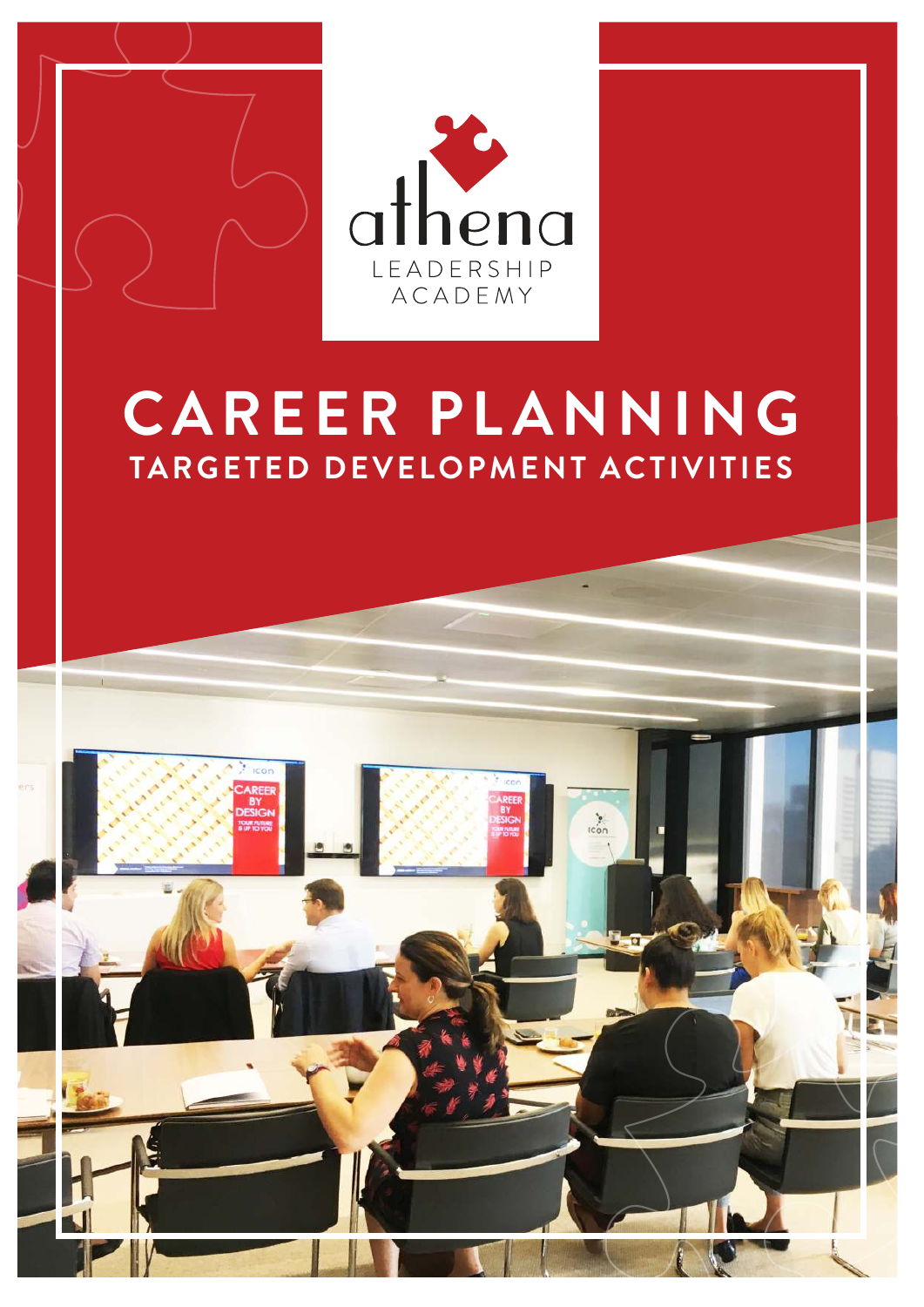# 70/20/10 DEVELOPMENT APPROACH

Mentoring, Coaching, Feedback

20%



- Start-Stop-Continue
- After action review meetings
- 360 degree ongoing feedback

Classroom

10%

- Coaching circles
- Being Mentored
- Strengths Coaching
- Networking

*Allocating more time to experiential, applied learning yields.*

On-the-Job **Experiences** 70%

- E-learning
- Internal training programs
- College coursework
- MBA programs
- Self Study Modules
- Action learning
- Conferences and seminars
- Books and articles
- Professional organisation memberships
- Workshops
- Conferences and seminars
- Increasing scope or responsibility
- Taking on a new project
- On-boarding a new team member
- Being a Mentor
- Learning and using new tools or technology
- Taking on a high stakes, high visibility assignment
- Tackling a persistent unsolved problem
- Doing a cross-functional project
- Participating in a special committee
- **Networking**
- Community volunteering
- Board of Directors position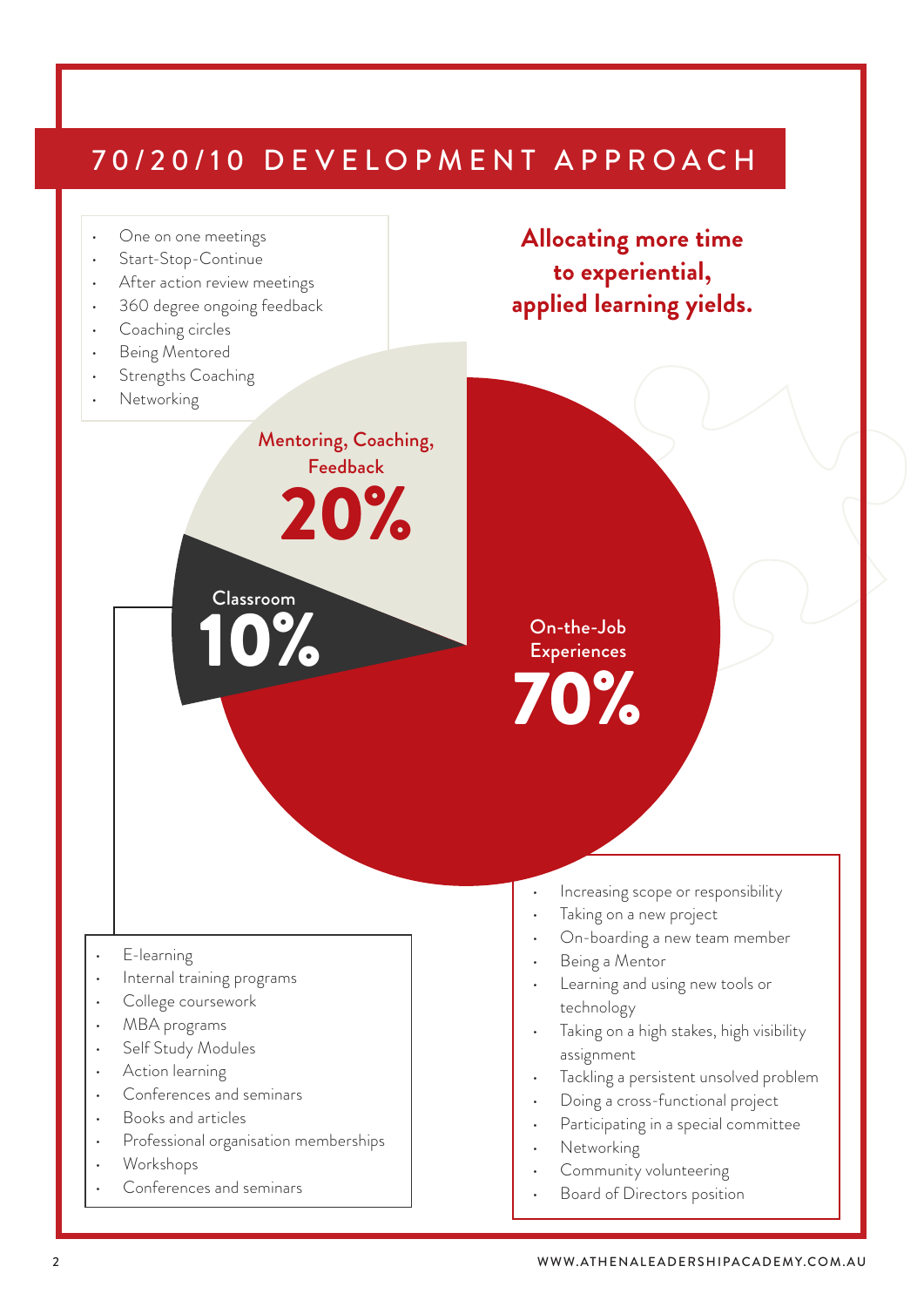### 1: SKILLS APPROACH

Skills practice is a simple strategy to develop the skills you need to achieve your career goals. People may be in a role which allows them to perform and practise the skills needed, without seeking other trainings or on-the-job opportunities.

As the title suggests, skills practice can apply to newly acquired skills and competencies which require practice in a supported environment. When incorporated into your Career development plan it formalises the process and ensures accountability, feedback and review.



### 2: MENTORING



A mentor is a trusted, often experienced person who guides an individual through development. One of the most valuable assets your career can have is a good mentor.

Having the guidance and support from an expert in your field will help you advance much more quickly than if you were left to do it on your own. A good mentor is committed to helping you learn what's required to be successful in your field. Not only can they assist you with learning the skills and knowledge required, they can also provide a much deeper understanding of how the organisation/industry works. Select a mentor who you trust and communicate well with. They should not only have the experience needed to assist you but also the time and energy to devote to the process. You could ask your manager for mentor recommendations and assistance in establishing mentoring arrangement.

It may be appropriate for high performing, experienced staff to act as a mentor for new or junior employees. Acting as a mentor is a valuable experience for those looking for career advancement and leadership development. It allows you to demonstrate and practise skills in sharing knowledge, coaching, listening, influencing, communicating and developing others.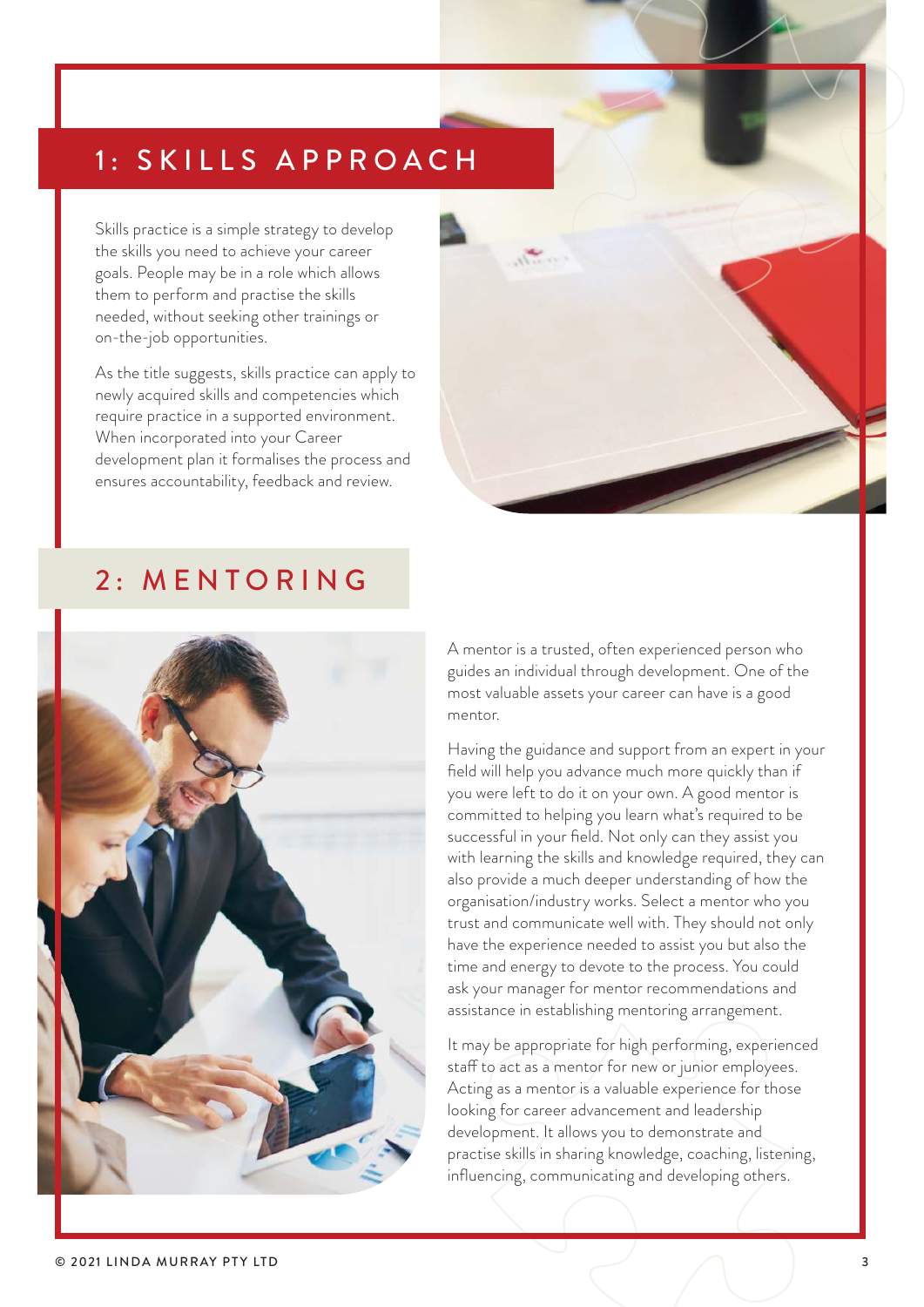### 3: COACHING

Coaching is an effective method of skill enhancement, assisting staff in specific skills or areas needed in their current role or in the future. A coach is considered an expert and teacher, who can also support their protégés in achieving shared goals that will help to achieve personal, team and business objectives.

Coaching relationships are designed to last for a set time and are not usually an on-going arrangement. A coach can be engaged to help fulfil a career development goal, guiding you through a stretch project or other development activities.



### 4: FEEDBACK

Be open to new ideas and suggestions by actively seeking your manager feedback. It can be difficult to hear constructive comments but very valuable if you are prepared to listen and take action to improve. Accepting feedback from your manager or other colleagues will contribute directly to your development.

Arrange meetings with your manager during the planning phase of career development and throughout the process. Discuss your proposed development activities, asking for their support and direction and schedule regular catch-ups to discuss progression through your plan.

Valuable sources of feedback, in addition to your manager, include respected and trusted peers who observe your performance and behaviour, clients and customers.

You have many tools at your disposal; the key is in choosing the right Blended learning is like the Swiss Army knife of learning solutions.<br>
Sou have many tools at your disposal; the key is in choosing the right<br>
one—or a combination of the right ones—for the task in hand. one—or a combination of the right ones—for the task in hand.

- Emma Klosson

{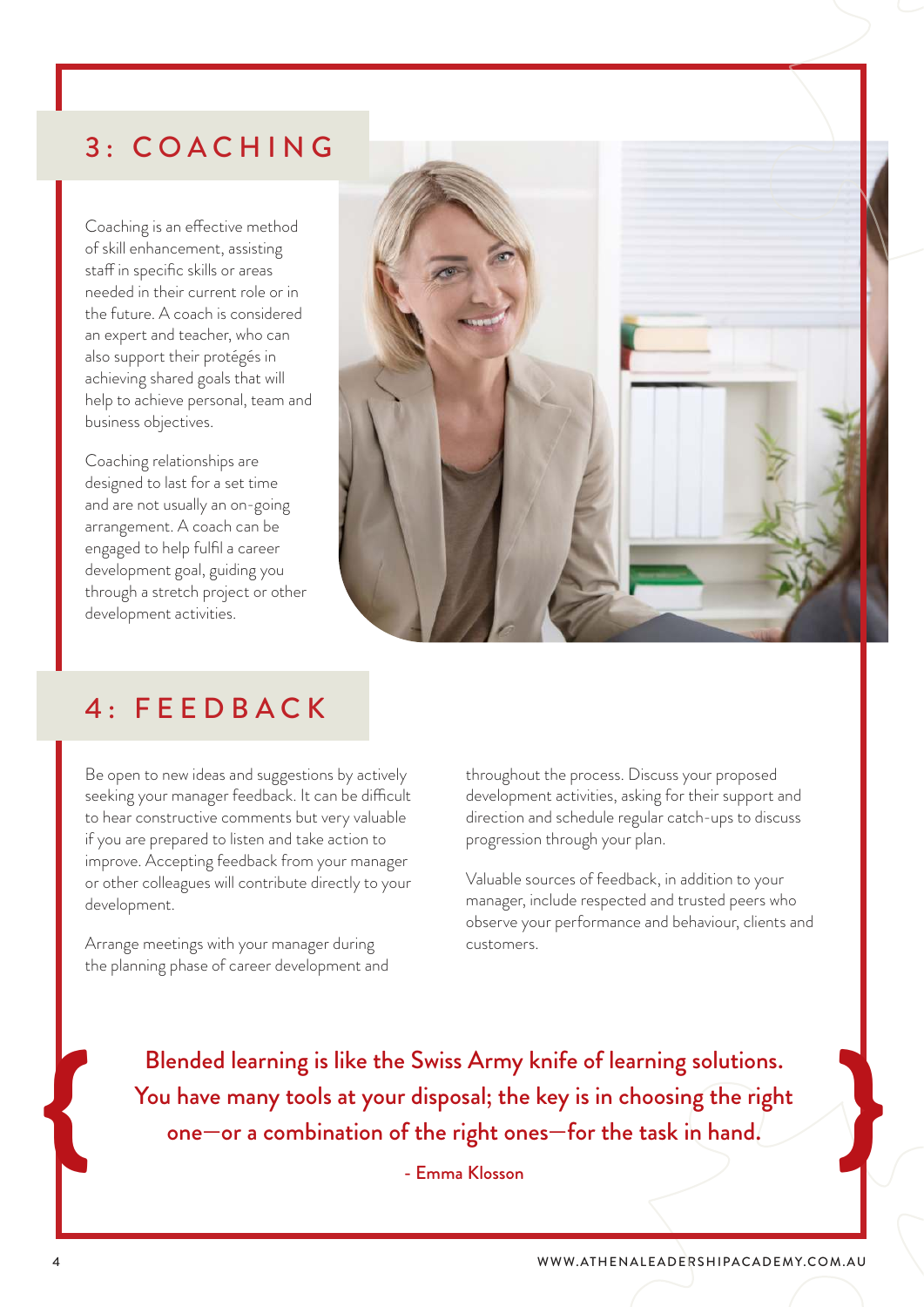

Self-development activities include self-initiated reading, research and exploring to gain knowledge and skills. Selfdevelopment can involve:

- Reading current literature about trends in your organisation, competitors and the industry
- Researching new systems and technology that apply to your role
- Investigating relevant professional associations and groups to join
- Observing others who have considerable expertise in a skill or area of interest.

Tell me and I forget. Teach me and I remember. Involve me and I learn. - Benjamin Franklin {

### 6: STRETCH PROJECTS

Stretch Projects involve trying new things and are an effective way to accelerate progress and skill development. Volunteer for challenging projects and assignments by saying yes more often to new tasks that will force you out of your comfort zone and stretch your skills. Exposure to new things could help you identify, and demonstrate to others your hidden potential. Involvement in new projects can help build new relationships with colleagues, improve your profile and network, as well as provide insight into other areas of the business.

#### Examples of stretch projects:

- Help launch a new business initiative
- Volunteer to participate in a focus group or task force
- Represent your team at a business meeting
- Help develop a new service or product
- Train and induct new staff to the team
- Offer to manage project budgets
- Review cost cutting options for your department or team
- Identify an organisational problem or process which needs improving and offer a solution
- Spend time with key clients or customers, improving knowledge on what they do and how you can provide better service. Report your findings to the team and make recommendations.

}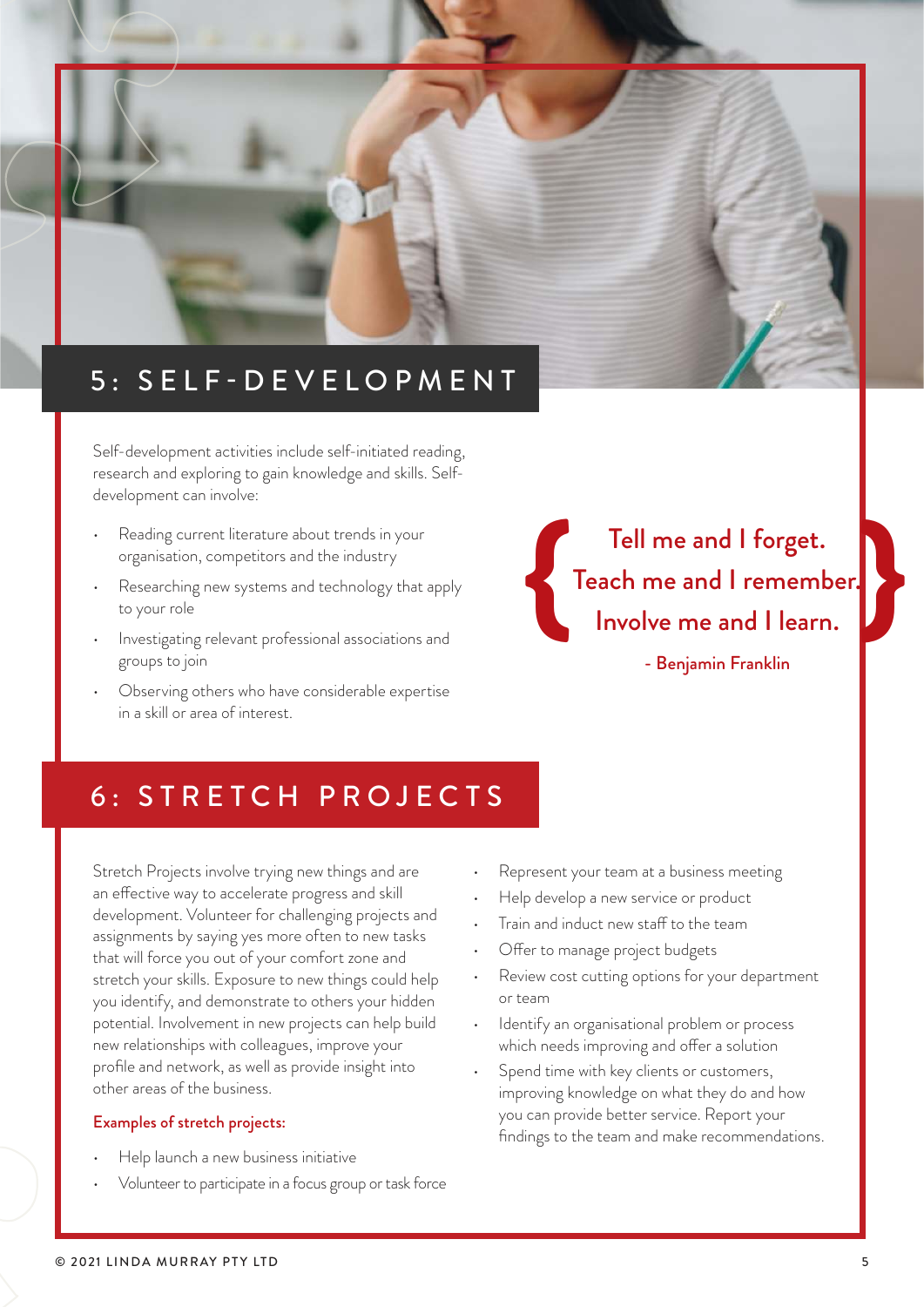# 7: ACTION LEARNING PROJECTS

Action learning projects are usually performed in teams. The objective is to work on a significant, existing problem or issue with real consequences, that needs urgent attention and resolution. It is based on the principal that the team is learning as they are acting and as they act they continuously acquire and modify skills as they go. It is an effective exercise to manage leadership development.

It can last from several weeks to several months. Individuals take on this responsibility in addition to their day-to-day work, and teams are lead and supported by a senior manager who provides direction and monitors results.

These projects aim to set some of the organisation's most talented people to work on tasks of real importance to the organisation, developing skills and competencies along the way.

It builds high performing teams, with different perspectives who have a shared purpose – to learn and to make a difference. Action Learning Projects will guarantee learning and professional growth.

Examples of competencies include listening, communicating and leadership skills.

#### *The team starts by focusing on:*

- Asking the right questions rather than finding the answers
- Spending time reflecting
- Acknowledge that great reflection results in learning
- Acknowledge that great learning leads to action, action strategies and ultimately solving the problem

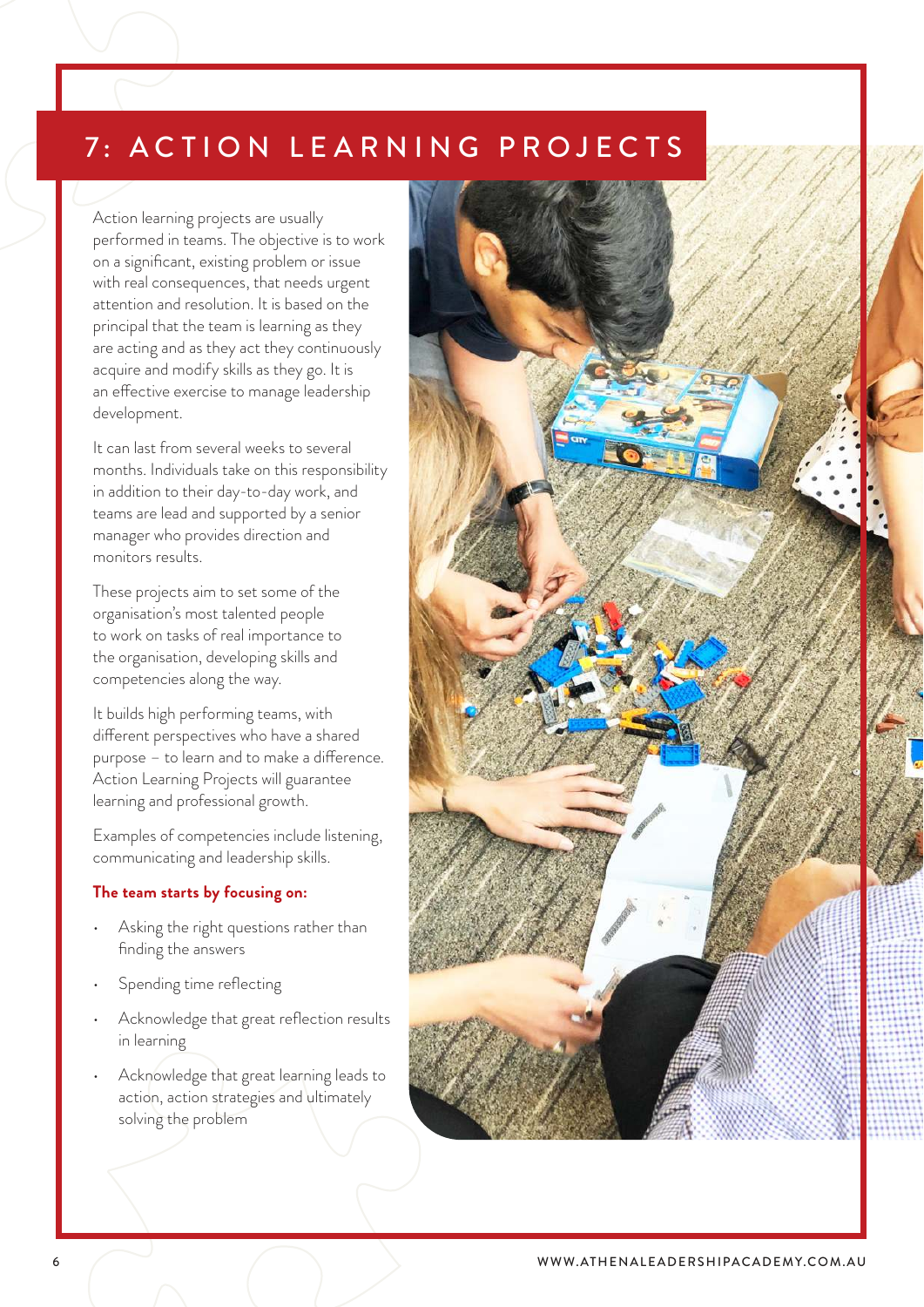### 8: NETWORKING

Networking is evident in many development tools and activities - stretch projects, action learning projects, mentoring and shadowing but can also extend beyond your immediate team or workplace. It creates a community of people who help each other. They may be people outside your organisation, from the same industry who can share ideas, services, products and innovations in their field.

Networking is not just about building relationships with people who may help you find a new job. It could involve helping other people find candidates for their vacancies or sharing resources to save money. It is important to maximise opportunities to network and mix both work and social connections. Consider work, external training courses, functions, alumni groups, parties, sporting groups and relevant associations or clubs that could offer networking opportunities.



### 9: JOB SHADOWING

'Shadowing' someone for a day (or more) is regularly used for career exploration. It is an opportunity to observe and learn. Identify a person who holds a position or performs tasks and activities of interest. You will see, firsthand, what the role entails rather than resorting to a position description or online resources for information. This is also an effective way to confirm if you genuinely want a similar position and the responsibilities involved.

Speak with your manager/supervisor, making sure they support and approve of the arrangement.

Their consent is important to ensure the activity and people involved are an appropriate mix and that timing is right.

To ensure the experience is worthwhile be prepared and clear on your objectives for the day. Communicate this before starting so all parties are aware of what you want to achieve from the exercise. Use shadowing as a networking opportunity and make a point of keeping in touch with those involved.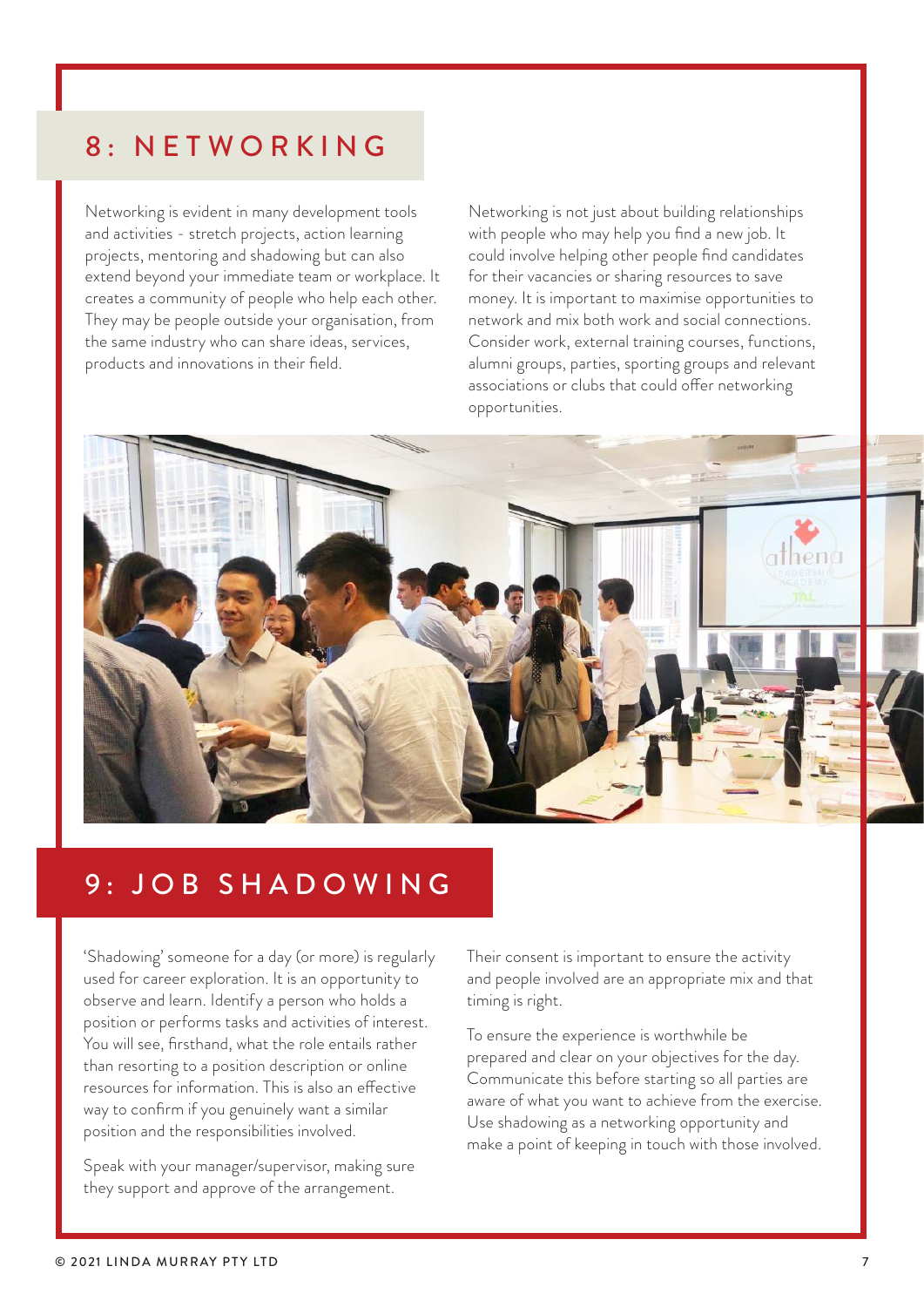### 10: REVERSE MENTORING

In today's changing world of work it will be of no surprise that new generations of workers join the workforce with unique skills, knowledge and talents that older generations may not possess.

Reverse Mentoring is a simple way of teaching your leaders to learn new skills of relevance to the business and assists with their professional and personal development.

Reverse Mentoring can start with an idea about how you can offer training and share ideas and knowledge with your senior colleagues. Propose an idea, support the idea with business strategies and benefits and

offer to design a training course that could also be adopted in other areas of the business.

A common example of this is better utilisation of social media in your organisation to improve marketing and communication internally and externally. Reverse Mentoring improves confidence, negotiation skills, written and verbal communication, document development and presentation and business awareness. The benefits are two-fold, not only is there opportunity for your professional growth but also for senior management, who as leaders need to remain current and credible in their role.

## 11. JOB ROTATIONS/ CROSS-TRAINING

It tests the employee's skills and competencies, provides challenges, reduces monotony in their current role, provides valuable experience, explores hidden potential, helps develop relationships and gain more insight into other functions of the team or business. It may even result in a lateral move to find a better match in skills and interests.

A great deal of planning is required by management to coordinate job rotations. When staff shift between jobs throughout a team it is imperative that service standards and the performance of the team are not compromised. The timing and frequency of job rotations would be at the discretion of managers to ensure business needs remain the priority and the exercise would benefit more than an individual. It helps management discover talent, shuffle resources when needed and encourages flexible working habits.